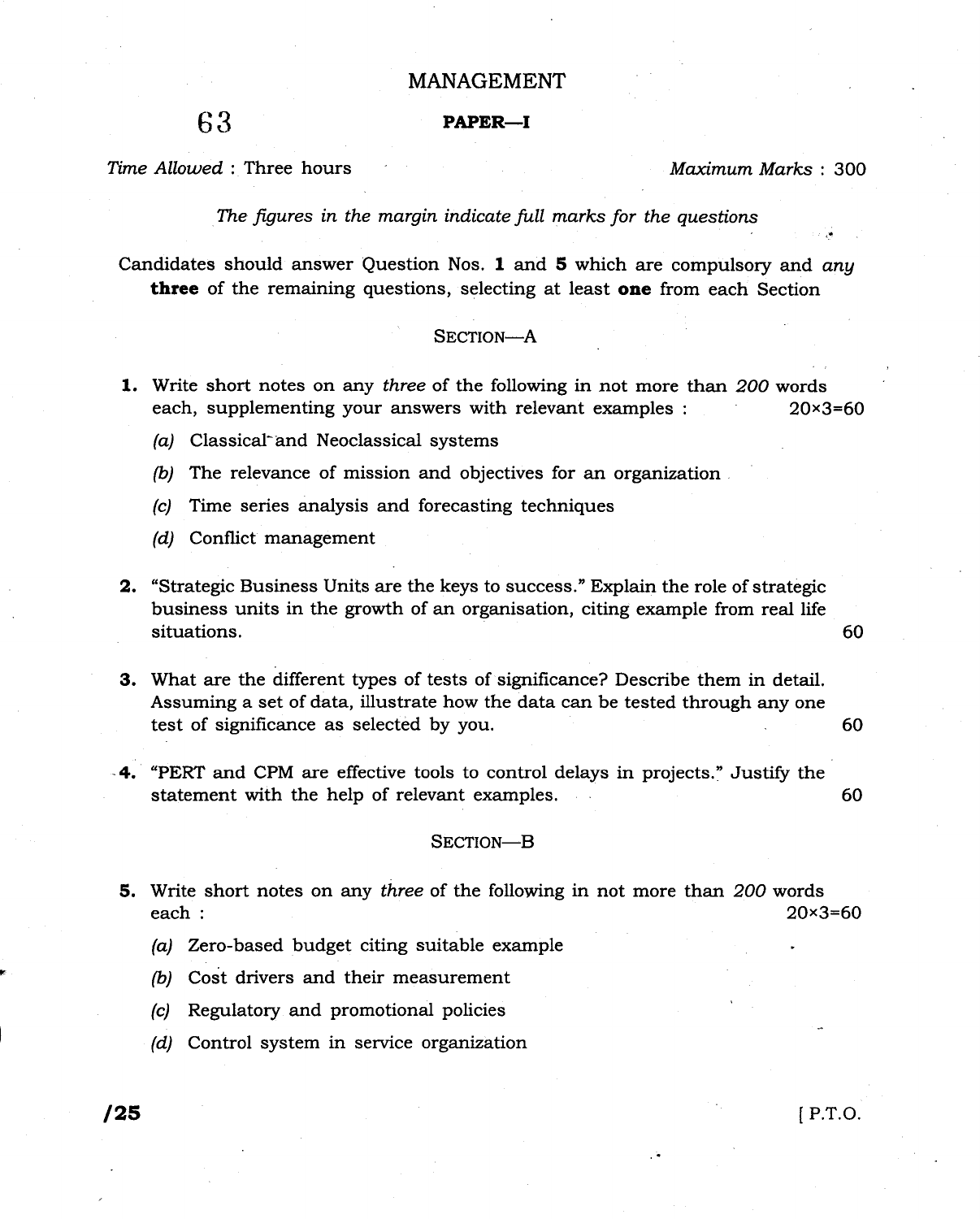- 6. Discuss the various cost drivers using relevant illustrations. Also explain the role of value chain analysis in cost management.
- 7. "Liberalization and Globalization have strengthened India's Economy." comment on the statement taking into account both the pre- and postliberalization periods and citing examples along with relevant statistical data. 60
- 8. Enumerate the various Modern Control Methods in controlling a Global Enterprise. Evaluate the presence of Indian Enterprises in the Global Scenario citing examples. 60

60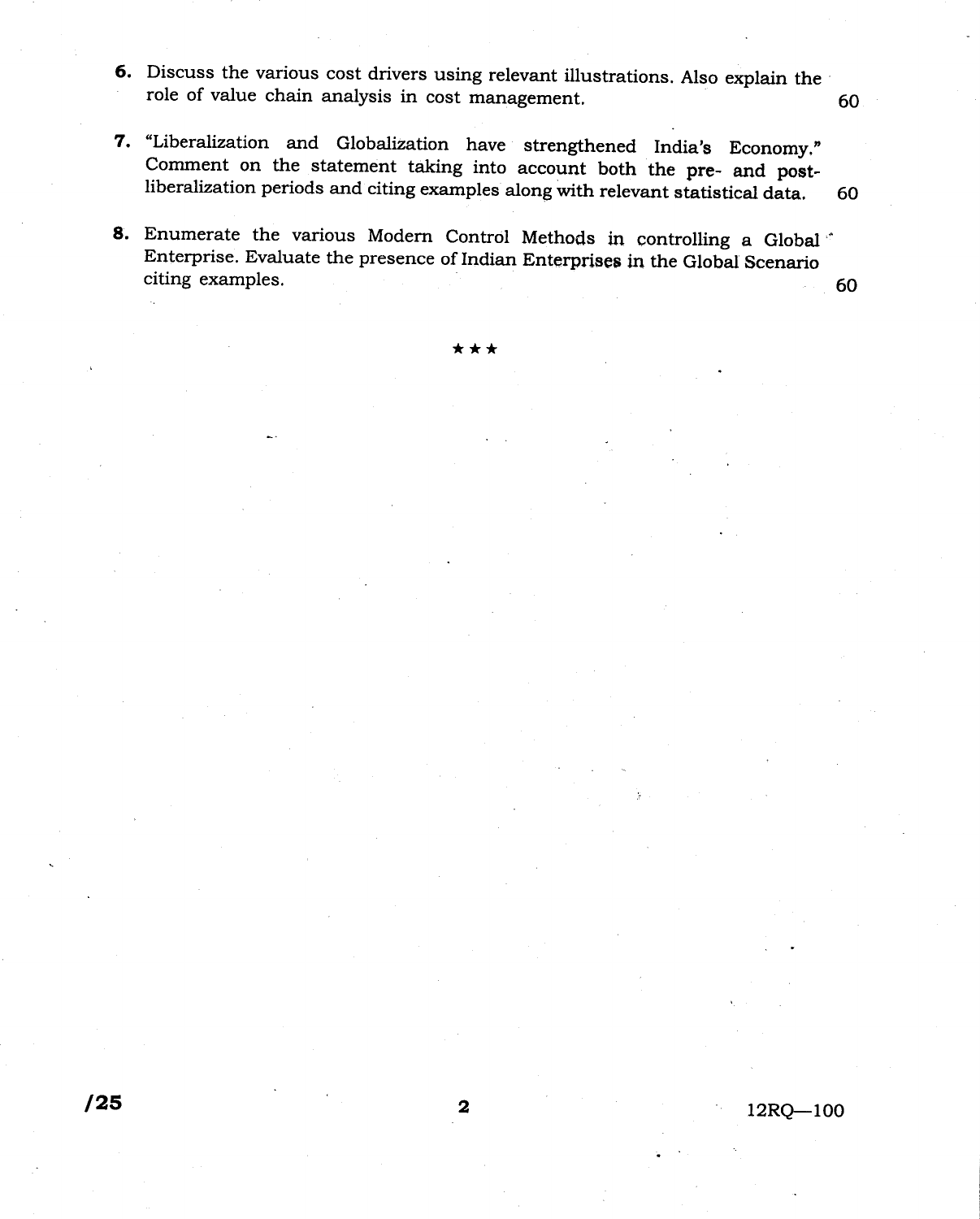### PAPER-II

## Time Allowed: Three hours and the matter of the Maximum Marks : 300

The figures in the margin indicate full marks for the questions

Candidates should answer Question Nos. 1 and 5 which are compulsory and any three of the remaining questions, selecting at least one from each Section

### SECTION-A

- 1. Write short notes on any three of the following in not more than 200 words each :  $20 \times 3 = 60$ 
	- (a) Mergers'and acquisitions
	- /b/ Social marketing and its impact
	- (c) Role of World Bank in fostering global growth
	- (d) The impact of E-business citing examples
- 2. Describe the relevance of CAPM and APM models in determining risk and return of portfolios. Can risk be completely eliminated? Justify your answer with relevant formulas and data. Give diagrams.  $11/11/11/10$
- 3. Taking the example of a newly-launched touch screen mobile phone, describe in detail various strategies that you would adopt for segmentation, targeting and positioning of the product so that it caters to the need of all age-groups. 60
- 4. Describe the role of SAARC countries in fostering regional economic cooperation. Justify whether a common currency such as Euro, would help the cause of economic growth amongst the sAARC countries. <sup>60</sup>

#### SECTION-B

- 5. Write notes on any three of the following citing relevant examples in not more than 200 words each :  $20 \times 3=60$ 
	- (a) Production Control
	- (b) DSS and RDBMS
	- (c) Human Resource Accounting and Audit
	- (d) Waste Management